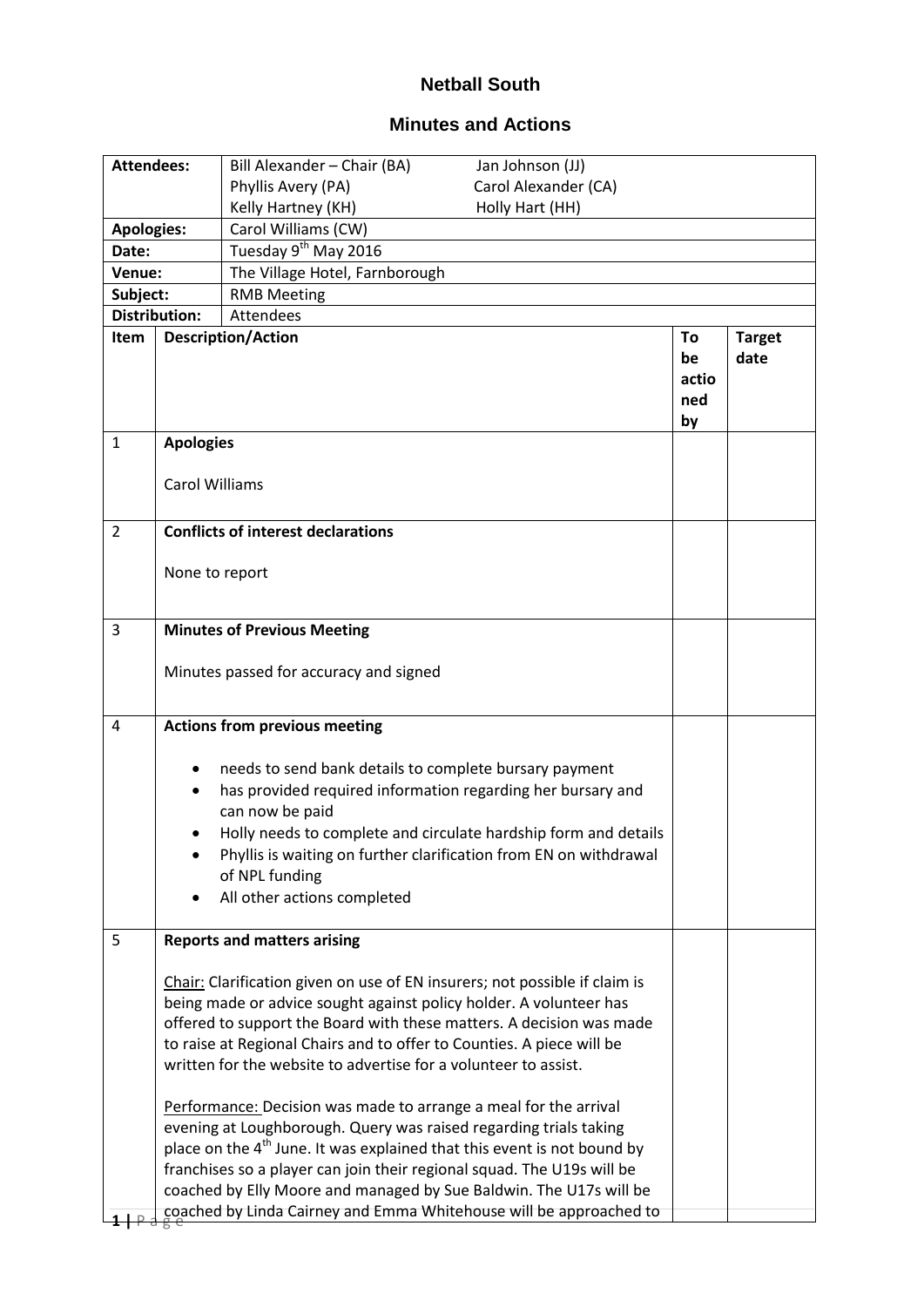|                | TM.                                                                                                                                                                                                                                                                                                                                                                                                                                                                                                                                       |  |
|----------------|-------------------------------------------------------------------------------------------------------------------------------------------------------------------------------------------------------------------------------------------------------------------------------------------------------------------------------------------------------------------------------------------------------------------------------------------------------------------------------------------------------------------------------------------|--|
|                | Finance: All in order with balances confirmed. PA to provide a<br>breakdown of costs surrounding Open League, including details on a<br>charge for cancelled court hire through Clan NC. Confirmed that only<br>seven applications received to date for Officiating Conference. Monies<br>to be placed into holding account for next season.<br>Competitions: There will be no end of season tournament this year and<br>this will be not be taking place next season either.<br>Regional Manager: Nothing to add                         |  |
|                |                                                                                                                                                                                                                                                                                                                                                                                                                                                                                                                                           |  |
| 6              | <b>Goalden Globes preparation and nominations</b>                                                                                                                                                                                                                                                                                                                                                                                                                                                                                         |  |
|                | Preparations are going well. Guest speakers and MC booked. Menu has<br>now been confirmed, with wine arranged for each table.<br>Shortlisting has now taken place and winners will be sent to Head Office<br>this week. Nominees will all be invited plus one to the event.<br>Tickets will go on sale on Monday for £25 each (deadline 25 <sup>th</sup> June)<br>CA will arrange balloons once numbers confirmed.<br>BA will draft process for the evening and will meet with HH post 25 <sup>th</sup><br>June to confirm running order. |  |
| $\overline{7}$ | <b>AGM Preparation</b>                                                                                                                                                                                                                                                                                                                                                                                                                                                                                                                    |  |
|                | All reports to be sent in to Regional Officer on $17th$ June. KH to arrange<br>for a colleague to look over accounts. The closing date for Board<br>applications is 20 <sup>th</sup> May.                                                                                                                                                                                                                                                                                                                                                 |  |
| 8              | Umpires and Expenses 2016/2017 Season                                                                                                                                                                                                                                                                                                                                                                                                                                                                                                     |  |
|                | The OTSG have debated payments and have agreed to remain with<br>expenses only for now. KH will process payments on receipt of<br>information but a discussion took place regarding the process for<br>receiving this. A need for this to be formalised and more consistent was<br>expressed.                                                                                                                                                                                                                                             |  |
| 9              | <b>Mentoring</b>                                                                                                                                                                                                                                                                                                                                                                                                                                                                                                                          |  |
|                | Proposal from Elly Moore (EM) for support to carry out mentoring<br>throughout the Region as part of Erasmus programme. EM has received<br>part funding for this programme. A discussion was held regarding the<br>outcomes and impact of supporting the programme.<br>A decision was taken to not support the proposal at this time. BA will<br>contact EM to communicate this.                                                                                                                                                          |  |
| 10             | Review of NPL from 2015-2016 season.                                                                                                                                                                                                                                                                                                                                                                                                                                                                                                      |  |
|                | A discussion was held regarding several issues from across the season,<br>including communication breakdowns, treatment of officials and<br>cohesion of the staff team.                                                                                                                                                                                                                                                                                                                                                                   |  |